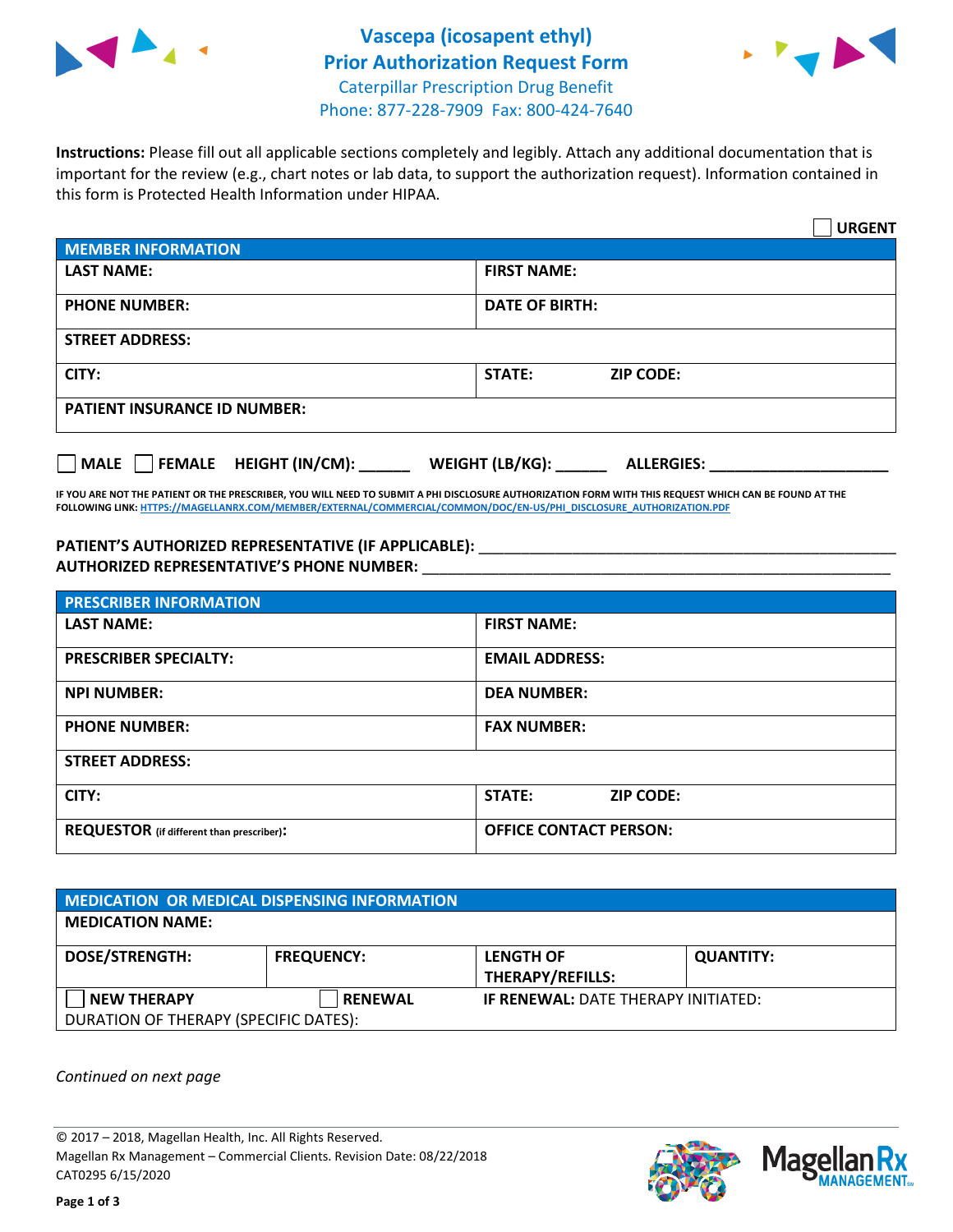



| MEMBER'S LAST NAME: _________________________________                                                                                                                                              | <b>MEMBER'S FIRST NAME:</b>                                                                                                  |                                    |  |  |
|----------------------------------------------------------------------------------------------------------------------------------------------------------------------------------------------------|------------------------------------------------------------------------------------------------------------------------------|------------------------------------|--|--|
|                                                                                                                                                                                                    | 1. HAS THE PATIENT TRIED ANY OTHER MEDICATIONS FOR THIS CONDITION?                                                           | YES (if yes, complete below)<br>NO |  |  |
| <b>MEDICATION/THERAPY (SPECIFY</b>                                                                                                                                                                 | <b>DURATION OF THERAPY (SPECIFY</b>                                                                                          | <b>RESPONSE/REASON FOR</b>         |  |  |
| DRUG NAME AND DOSAGE):                                                                                                                                                                             | DATES):                                                                                                                      | <b>FAILURE/ALLERGY:</b>            |  |  |
|                                                                                                                                                                                                    |                                                                                                                              |                                    |  |  |
|                                                                                                                                                                                                    |                                                                                                                              |                                    |  |  |
| <b>2. LIST DIAGNOSES:</b>                                                                                                                                                                          |                                                                                                                              | <b>ICD-10:</b>                     |  |  |
| □ Severe hypertriglyceridemia                                                                                                                                                                      |                                                                                                                              |                                    |  |  |
| □ Other diagnosis: _____________________ICD-10_                                                                                                                                                    |                                                                                                                              |                                    |  |  |
| PRIOR AUTHORIZATION.                                                                                                                                                                               | 3. REQUIRED CLINICAL INFORMATION: PLEASE PROVIDE ALL RELEVANT CLINICAL INFORMATION TO SUPPORT A                              |                                    |  |  |
| <b>Clinical Information:</b>                                                                                                                                                                       |                                                                                                                              |                                    |  |  |
| <b>Initial Request:</b>                                                                                                                                                                            |                                                                                                                              |                                    |  |  |
|                                                                                                                                                                                                    |                                                                                                                              |                                    |  |  |
|                                                                                                                                                                                                    | Does the patient have a recent Triglyceride level $\geq$ 150mg/dL? $\Box$ Yes $\Box$ No Please submit documentation          |                                    |  |  |
|                                                                                                                                                                                                    |                                                                                                                              |                                    |  |  |
| Does the patient have established cardiovascular disease? $\Box$ Yes $\Box$ No                                                                                                                     |                                                                                                                              |                                    |  |  |
| Does the patient have diabetes? $\Box$ Yes $\Box$ No                                                                                                                                               |                                                                                                                              |                                    |  |  |
|                                                                                                                                                                                                    |                                                                                                                              |                                    |  |  |
|                                                                                                                                                                                                    | Does the patient have a recent LDL level between $41mg/dL$ and $100mg/dL$ ? $\Box$ Yes $\Box$ No Please submit documentation |                                    |  |  |
| Has the patient been on statin therapy for at least the previous 4 weeks? $\Box$ Yes $\Box$ No                                                                                                     |                                                                                                                              |                                    |  |  |
| Will the patient remain on statin therapy while on Vascepa? $\Box$ Yes $\Box$ No                                                                                                                   |                                                                                                                              |                                    |  |  |
| Is the patient taking a fibrate, a bile acid sequestrant (such as cholestyramine/ Questran; colesevelam/ Welchol), or<br>a PCSK9 inhibitor (such as Praluent or Repatha)? □ Yes □ No               |                                                                                                                              |                                    |  |  |
| For patients who have diabetes: Does the patient have a hemoglobin A1C level greater than 10.0%, as documented<br>by a submitted lab report dated within the past six months? $\Box$ Yes $\Box$ No |                                                                                                                              |                                    |  |  |
| <b>Renewal Request:</b>                                                                                                                                                                            |                                                                                                                              |                                    |  |  |
| Is patient continuing to take a statin? $\Box$ Yes $\Box$ No                                                                                                                                       |                                                                                                                              |                                    |  |  |
|                                                                                                                                                                                                    |                                                                                                                              |                                    |  |  |
| a PCSK9 inhibitor (such as Praluent or Repatha)? □ Yes □ No                                                                                                                                        | Is the patient taking a fibrate, a bile acid sequestrant (such as cholestyramine/ Questran; colesevelam/ Welchol), or        |                                    |  |  |
| Are there any other comments, diagnoses, symptoms, medications tried or failed, and/or any other information the<br>physician feels is important to this review?                                   |                                                                                                                              |                                    |  |  |
|                                                                                                                                                                                                    |                                                                                                                              |                                    |  |  |
|                                                                                                                                                                                                    |                                                                                                                              |                                    |  |  |
|                                                                                                                                                                                                    |                                                                                                                              |                                    |  |  |